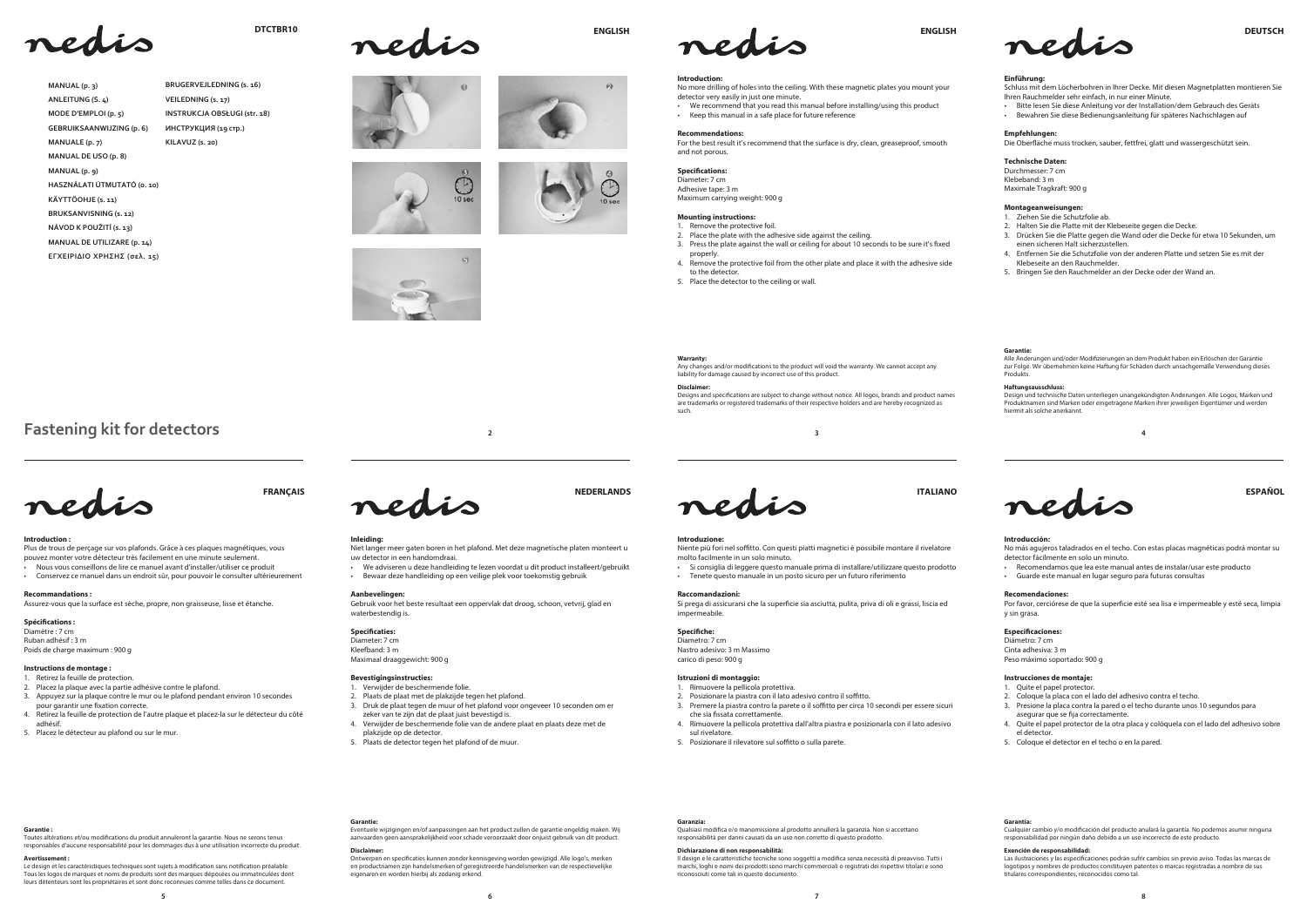**10 11 12**



**13 14 15 16**

**9**





### **Introducere:**

- Nu mai este necesar să vă găuriți tavanul. Cu aceste plăci magnetice vă puteți monta senzorul foarte uşor, în doar un minut.
- t Vă recomandăm să citiți acest manual înainte de a instala/utiliza acest produs · Păstrați acest manual într-un loc sigur pentru referințe viitoare

### **Recomandări:**

Vă rugăm să vă asiguraţi că suprafaţa este uscată, curată, impermeabilă la grăsimi,

- 3. Presați placa pe perete sau tavan timp de circa 10 secunde, pentru a asigura o fixare
- 4. Îndepărtaţi folia de protecţie de pe cealaltă placă şi aplicaţi-o cu faţa adezivă pe

netedă şi impermeabilă la apă.

#### **Date tehnice:**

Bandă adezivă: 3 m

Diametru: 7 cm Capacitate portantă maximă: 00 g .<br>Σας συνιστούμε να διαβάσετε το παρόν εγχειρίδιο πριν την εγκατάσταση/χρήση αυτού του προϊόντος

## **Instrucţiuni de montare:**

- 
- 

#### 1. Îndepărtați folia de protecție. Aplicați placa pe tavan folosind fața adezivă.

- 
- 
- corectă.
- senzor.

**Εισαγωγή:**

t Vi anbefaler at du læser denne vejledning, før installation/brug af dette produkt Gem denne vejledning et sikkert sted for fremtidig reference

Οι οπές στο ταβάνι ανήκουν πια στο παρελθόν. Με αυτές τις μαγνητικές πλάκες μπορείτε να στερεώνετε τους ανιχνευτές σας εύκολα, μέσα σε ένα λεπτό.

t Φυλάξτε το εγχειρίδιο σε ασφαλές μέρος για μελλοντική αναφορά

#### **Συστάσεις:**

Βεβαιωθείτε ότι η επιφάνεια είναι στεγνή, καθαρή, ανθεκτική στα λίπη, ομαλή και αδιάβροχη.

### **Προδιαγραφές:**

Διάμετρος: 7 cm Κολλητική ταινία: 3 m Μέγιστη φέρουσα ικανότητα: 00 g

### **Οδηγίες συναρμολόγησης:**

Průměr: 7 cm Lepicí páska: 3 m Maximální nosnost: 900 g

- 1. Αφαιρέστε την προστατευτική μεμβράνη.
- 2. Κολλήστε την πλάκα στο ταβάνι.
- 3. Πιέστε την πλάκα στον τοίχο ή στο ταβάνι για 10 δευτερόλεπτα, ώστε να βεβαιωθείτε ότι έχει στερεωθεί σωστά.
- 4. Αφαιρέστε την προστατευτική μεμβράνη από την άλλη πλάκα και κολλήστε την στον ανιχνευτή. 5. Τοποθετήστε τον ανιχνευτή στο ταβάνι ή στον τοίχο.

Acabaram-se os furos no tecto. Com estes discos magnéticos, você fixa o seu detector com muita facilidade em apenas um minuto.

### **Introduktion:**

Slut med at bore huller i loftet. Med disse magnetplader kan du nemt montere din detektor på bare ét minut.

### **Anbefalinger:**

Vennligst sørg for at overflaten er tørr, ren, fettfri, jevn og vanntett.

## Specifikationer:

Diameter: 7 cm Tape: 3 m Maksimal bæreevne: 00 g

#### **Monteringsvejledning:**

- 1. Fjern beskyttelsesfolien.
- Placér skiven med den klæbende side mod loftet.
- 3. Pres skiven mod væg eller loft i ca. 10 sekunder, indtil den sidder helt fast.
- 4. Fjern beskyttelsesfolien fra den anden skive og sæt den på detektoren med den klæbende side ind mod detektoren.
- 5. Placér detektoren på loft eller væg.

Inga fler borrhål i ditt tak. Med dessa magnetiska plattor kan du montera din detektor mycket enkelt på bara en minut.

## **Úvod:**

Již žádné vrtání otvorů do stropu. S těmito magnetickými destičkami lze detektor připevnit velmi snadno za pouhou minutu.

- i<br>Doporučujeme, abyste si před instalací a použitím tohoto výrobku přečetli tento návod
- · Uložte si tento návod na bezpečné místo k pozdějšímu nahlédnutí

#### **Doporučení:**

Zajistěte, aby byl povrch suchý, čistý, hladký, vodotěsný a nepropouštějící mastnotu.

#### **Technické údaje:**

### **Pokyny k připevnění:**

- 1. Sejměte ochrannou fólii.
- 2. Přiložte destičku lepicí stranou na strop.
- 3. Zatlačte na destičku a podržte ji na zdi nebo stropu po dobu přibližně 10 sekund, abyste zajistili její bezpečné připevnění.

**Záruka:**<br>Při provedení jakýchkoli změn a/nebo úprav výrobku záruka zaniká. Při nesprávném používání tohoto

4. Sejměte ochrannou fólii z druhé destičky a přiložte ji lepicí stranou na detektor.

## 5. Umístěte detektor na strop nebo stěnu.



## **Introdução:**

- t Recomendamos que leia este manual antes de instalar/utilizar este produto t Guarde este manual num local seguro para referência futura
- 

#### **Recomendações:**

A superfície deve estar seca, limpa, sem gordura, lisa e não porosa, para obter os melhores resultados.

#### Especificações:

Diâmetro: 7 cm Fita adesiva: 3 m Peso máximo suportado: 00 g

#### **Instruções de xação:**

- 1. Remova a folha metalizada de protecção.
- 2. Coloque o disco com a parte adesiva virada para o tecto.
- 3. Pressione o disco contra a parede ou o tecto durante cerca de 10 segundos para garantir que fica bem fixo.
- 4. Remova, do outro disco, a folha metalizada de protecção e coloque-o com a parte adesiva virada para o detector.
- 5. Coloque o detector no tecto ou na parede.

Design a specikace výrobku mohou být změněny bez předchozího upozornění. Všechna loga a odní názvy jsou registrované obchodní značky příslušných vlastníků a jsou chráněny záko

**Johdanto:**

Ei enää reikien poraamista kattoon. Näillä magneettilevyillä voit kiinnittää tunnistimesi

todella helposti vain minuutissa.

t Suosittelemme tämän oppaan lukemista ennen tuotteen asennusta/käyttöä

t Säilytä tämä käyttöopas myöhempää käyttöä varten

Designul și specificațiile produsului pot fi modificate fără o notificare prealabilă. Toate siglele mărcilor şi denumirile produselor sunt mărci comerciale sau mărci comerciale înregistrate ale proprietarilor de

**Suositukset:**

Varmista, että pinta on kuiva, puhdas, rasvaton, tasainen ja vedenpitävä.

**Tekniset tiedot:** Halkaisija: 7 cm Tarranauha: 3 m Maksimi kantopaino: 00 g

**Kiinnitysohjeet:** 1. Poista suojamuovi.

2. Aseta levy kattoon tarrapuoli kattoa vasten.

3. Paina levyä kattoon tai seinään noin 10 sekunnin ajan, jotta se kiinnittyy tiukasti. 4. Poista toisen levyn suojamuovi ja aseta sen tarrapuoli tunnistinta vasten.

> Design og specikationer kan ændres uden varsel. Alle bomærker og produktnavne er varemærker eller<br>erede varemærker tilhørende deres respektive ejere og anses herved som sådan.

5. Aseta tunnistin kattoon tai seinään.

### **Introduktion:**

- t Vi rekommenderar att du läser denna bruksanvisning innan du installerar/använder produkten
- t Förvara bruksanvisningen på en säker plats för framtida referens

#### **Rekommendationer:**

Se till att ytan är torr, ren, fettfri, slät och vattentät.

**Specikationer:** Diameter: 7 cm Silverteip: 3 m Maximal transportvikt: 00 g

## **Monteringinstruktioner:**

- 1. Ta bort skyddsplasten.
- 2. Sätt plattan med den självhäftande sidan mot taket.
- 3. Tryck plattan mot väggen eller taket i ca 10 sekunder för att vara säker på att den sitter fast ordentligt.
- 4. Ta bort skyddsplasten från den andra plattan och sätt den med den självhäftande sidan på detektorn.
- 5. Sätt detektorn i taket eller på väggen.

## **Bevezetés:**

Nem kell többé lyukakat fúrni a mennyezetbe. Ezekkel a mágneses lapokkal egy perc alatt, könnyen rögzítheti detektorát.

MAGYAR

- t Kérjük, hogy a termék üzembe állítása/használata előtt olvassa el ezt a használati útmutatót
- t A használati útmutatót tartsa biztonságos helyen, mert a jövőben még szüksége lehet rá

#### **Javaslat:**

Ellenőrizze, hogy a felület száraz, tiszta, zsírmentes, sima és vízálló.

#### Specifikációk:

Átmérő: 7 cm Tapadófelület: 3 m

Legnagyobb terhelhetőség: 900 g

## **Felerősítési utasítás:**

1. Távolítsa el a védőfóliát.

- 2. Helyezze a lapot tapadó oldalával felfelé a mennyezetre.
- 3. Nyomja a helyére kb. 10 másodpercig, hogy jól odatapadjon.
- 4. Húzza le a védőfóliát a másik lapról, és a lapot tapadó oldalával nyomja a detektorra.
- 5. Helyezze a detektort a mennyezetre vagy a falra.

**Takuu:**

Takuu mitätöityy, mikäli laitteeseen tehdään mitä tahansa muutoksia. Emme ole myöskään vastuussa

vahingoista, jotka johtuvat tämän tuotteen virheellisestä käytöstä.

**Vastuuvapauslauseke:**

Muutoksia malliin ja teknisiin ominaisuuksiin voidaan tehdä ilmoituksetta. Kaikki logot, merkit ja tuotenimet ovat niiden vastaavien omistajien tuotemerkkejä tai rekisteröityjä tuotemerkkejä ja niitä

on käsiteltävä sellaisina.

#### **Garanti:**

Alla ändringar och/eller modieringar på produkten gör garantin ogiltig. Vi kan inte ta något ansvar för skador som orsakats av felaktig användning av denna produkt.

#### **Friskrivningsklausul:**

Utseende och specikationer kan komma att ändras utan föregående meddelande. Alla logotyper och produktnamn är varumärken eller registrerade varumärken som tillhör sina ägare och är härmed erkända som sådana.

#### **Jótállás:**

A termék illetéktelen módosítása érvényteleníti jótállást. Nem vállalunk felelősséget a termék szakszerűtlen használata miatti károkért.

#### **Jogi nyilatkozat:**

A termék kialakítása és műszaki jellemzői előzetes értesítés nélkül is módosulhatnak. Minden logó, terméknév és védjegy a megfelelő tulajdonos védjegye vagy bejegyzett védjegye, azokat ennek tiszteletben tartásával említjük.

#### **Garantia:**

Quaisquer alterações e/ou modicações no produto anularão a garantia. Não nos podemos responsabilizar por qualquer dano causado pelo uso incorrecto deste produto.

#### **Limitação de Responsabilidade:**

Os designs e as especicações estão sujeitos a alteração sem aviso. Todos os logótipos, marcas ou logótipos de marcas e nomes de produtos são marcas registadas dos respectivos proprietários e são reconhecidas como tal neste documento.

výrobku výrobce nenese odpovědnost za vzniklé škody.

**Vyloučení zodpovědnosti:**

**Garanţie:**

Orice schimbări şi/sau modicări ale produsului vor anula garanţia. Nu putem accepta responsabilitatea pentru daunele provocate de utilizarea incorectă a acestui produs.

5. Plasați senzorul pe tavan sau perete.

.<br>drept și prin prezenta sunt recunoscute ca atare

**Renunţarea la răspundere:**

**Εγγύηση:** Η εφαρμογή αλλαγών ή/και τροποποιήσεων στο προϊόν συνεπάγεται ακύρωση της εγγύησης. Δεν φέρουμε καμία ευθύνη για πιθανές βλάβες που ενδέχεται να προκληθούν από την ακατάλληλη χρήση αυτού του προϊόντος.

#### **Δήλωση αποποίησης ευθύνης:**

Το σχέδιο και τα χαρακτηριστικά μπορούν να αλλάξουν χωρίς καμία προειδοποίηση. Όλα τα λογότυπα, οι επωνυμίες και οι ονομασίες προϊόντων είναι εμπορικά σήματα ή σήματα κατατεθέντα των αντίστοιχων κατόχων και δια του παρόντος αναγνωρίζονται ως τέτοια.

#### **Garanti:**

Ændringer og/eller modikationer af produktet vil medføre bortfald af garantien. Vi fralægger os ethvert ansvar for skader forårsaget på grund af forkert brug af produktet.

#### **Ansvarsfraskrivelse:**